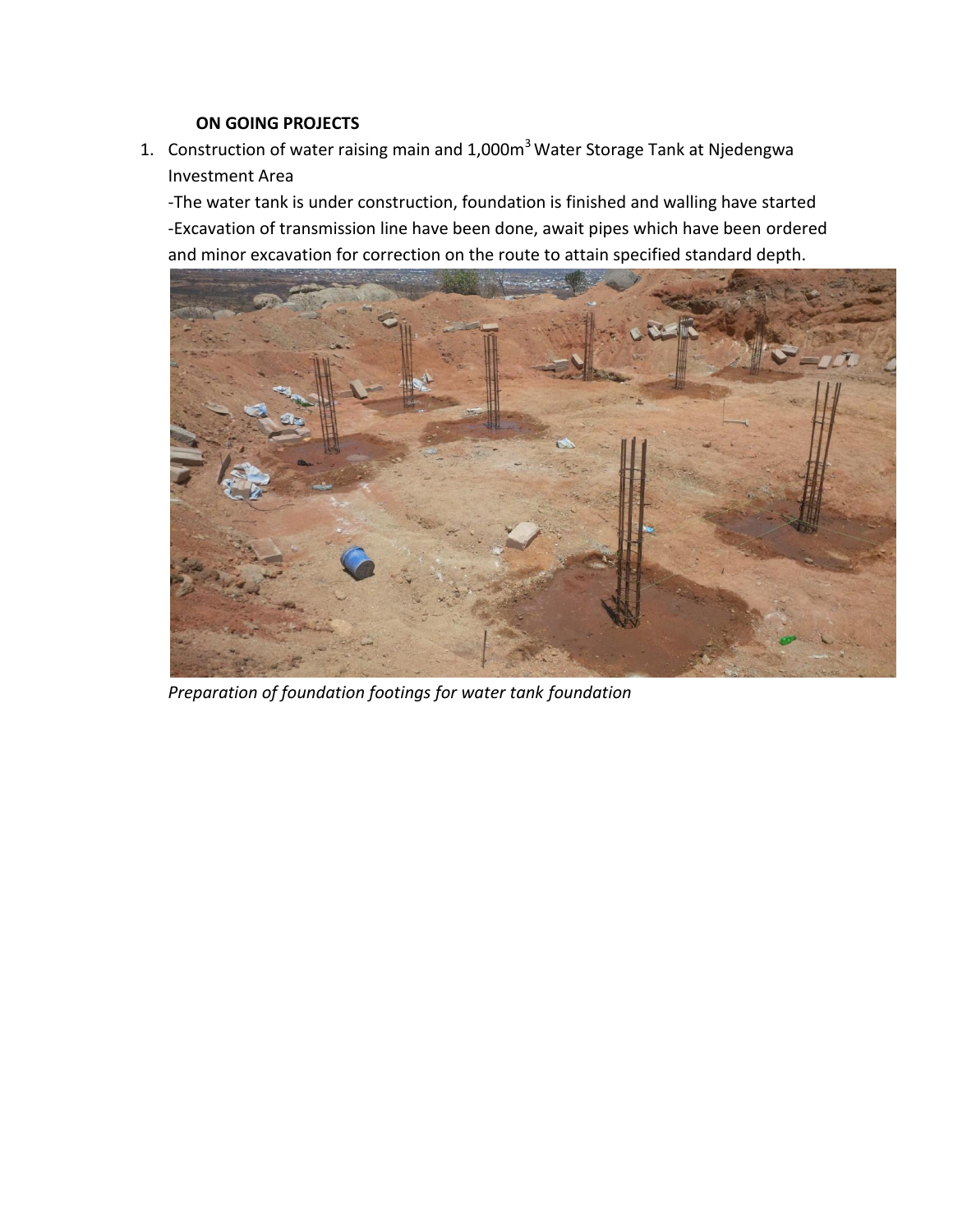

*Steel fixing for the water tank base* 



*Formwork fixing for concrete wall* 

- 2. Rehabilitations of Kikuyu Flats -this is ongoing work, it is at its final contract stages.
- 3. TSCP-AF